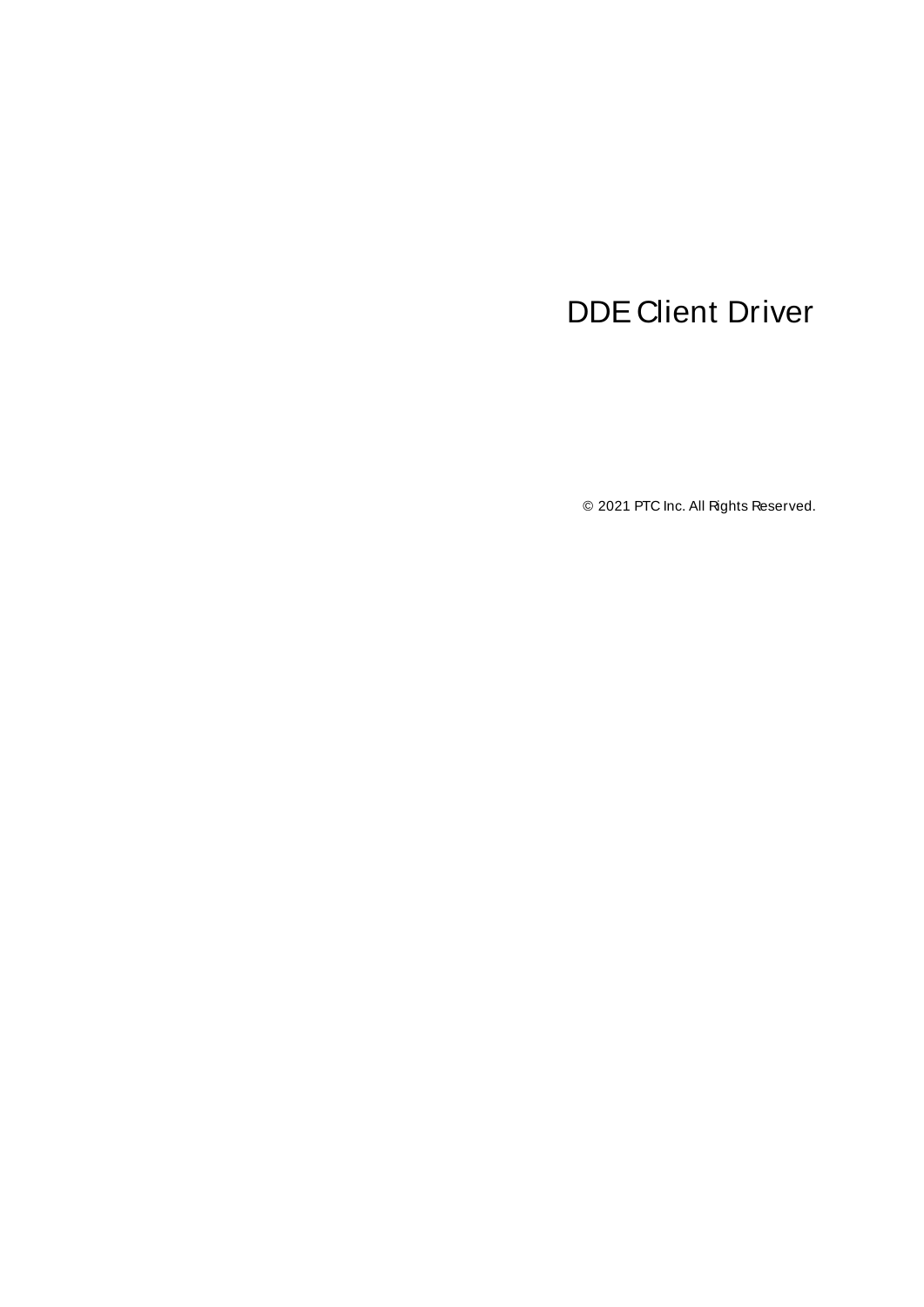# <span id="page-1-0"></span>Table of Contents

| Unable to write to <address> on device <device name="">. Error code <error code="">. 15</error></device></address> |  |
|--------------------------------------------------------------------------------------------------------------------|--|
|                                                                                                                    |  |
|                                                                                                                    |  |
|                                                                                                                    |  |
|                                                                                                                    |  |
|                                                                                                                    |  |
|                                                                                                                    |  |
|                                                                                                                    |  |
|                                                                                                                    |  |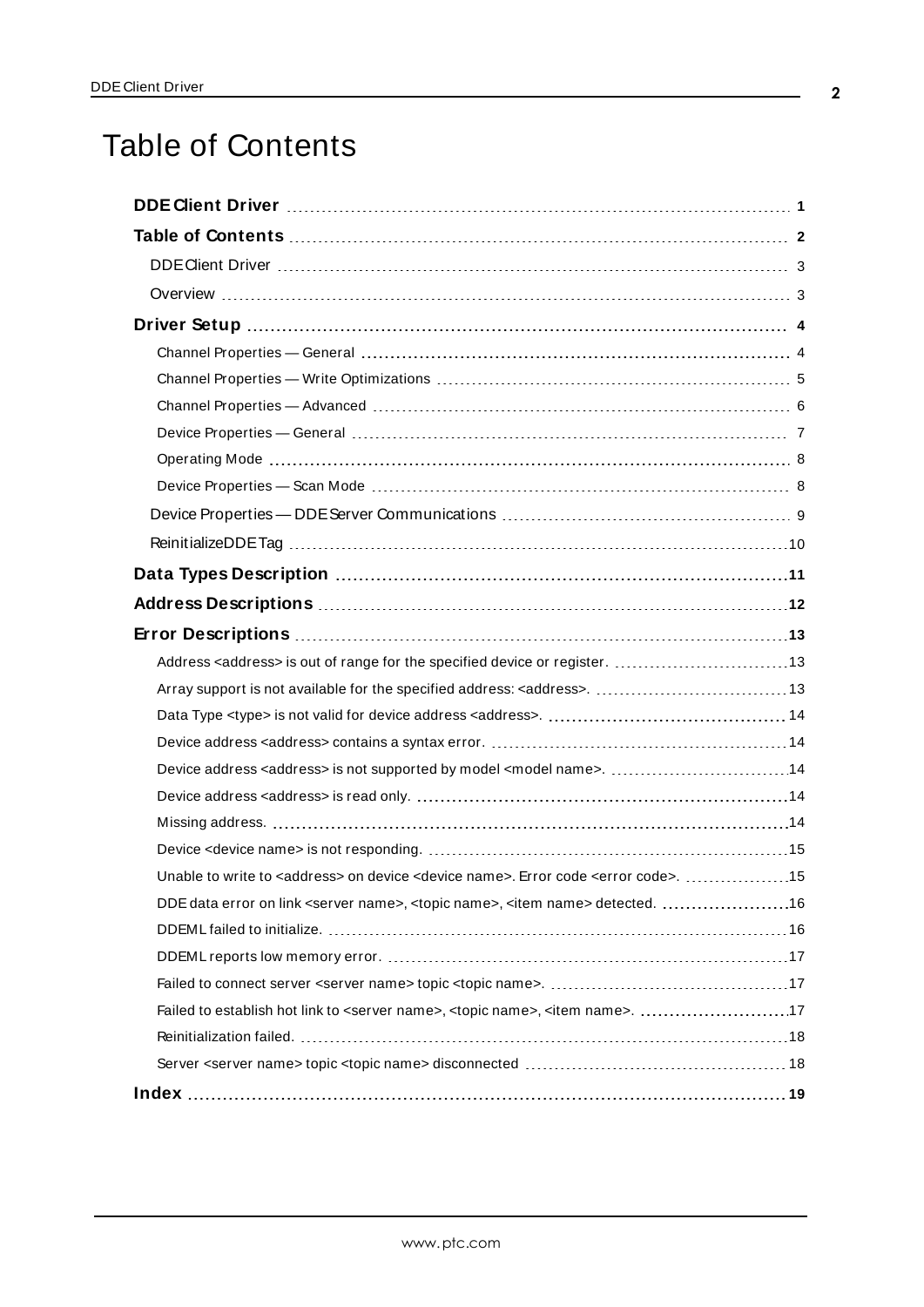## <span id="page-2-0"></span>**DDE Client Driver**

Help version 1.026

#### **CONTENTS**

#### **[Overview](#page-2-1)**

What is the DDE Client Driver?

#### **[Driver](#page-3-0) Setup**

How do I configure the DDE Client Driver to communicate with DDE servers?

#### **Data Types [Description](#page-10-0)**

What data types are supported by this driver?

#### **Address [Descriptions](#page-11-0)**

How do I address a data location on a DDE server?

#### **Error [Descriptions](#page-12-0)**

<span id="page-2-1"></span>What error messages are produced by the DDE Client Driver?

## **Overview**

The DDE Client Driver provides a reliable way to connect DDE Clients to OPC Client applications, including HMI, SCADA, Historian, MES, ERP, and countless custom applications.

#### **Features**

- The server provides single-point management of multiple DDE servers through OPC.
- The DDE Client Driver can communicate with any server that supports the standard CFTEXT DDE data format. It automatically reconnects when DDE servers are brought back online.
- Clients may reside on remote machines and communicate with this driver via OPC or NetDDE; however, the current version of this driver cannot access data from DDE servers running on remote machines.

**Note:** A ReinitializeDDETag is provided for the resolution of DDEcommunication failures. For more information, refer to **[ReinitializeDDE](#page-9-0) Tag**.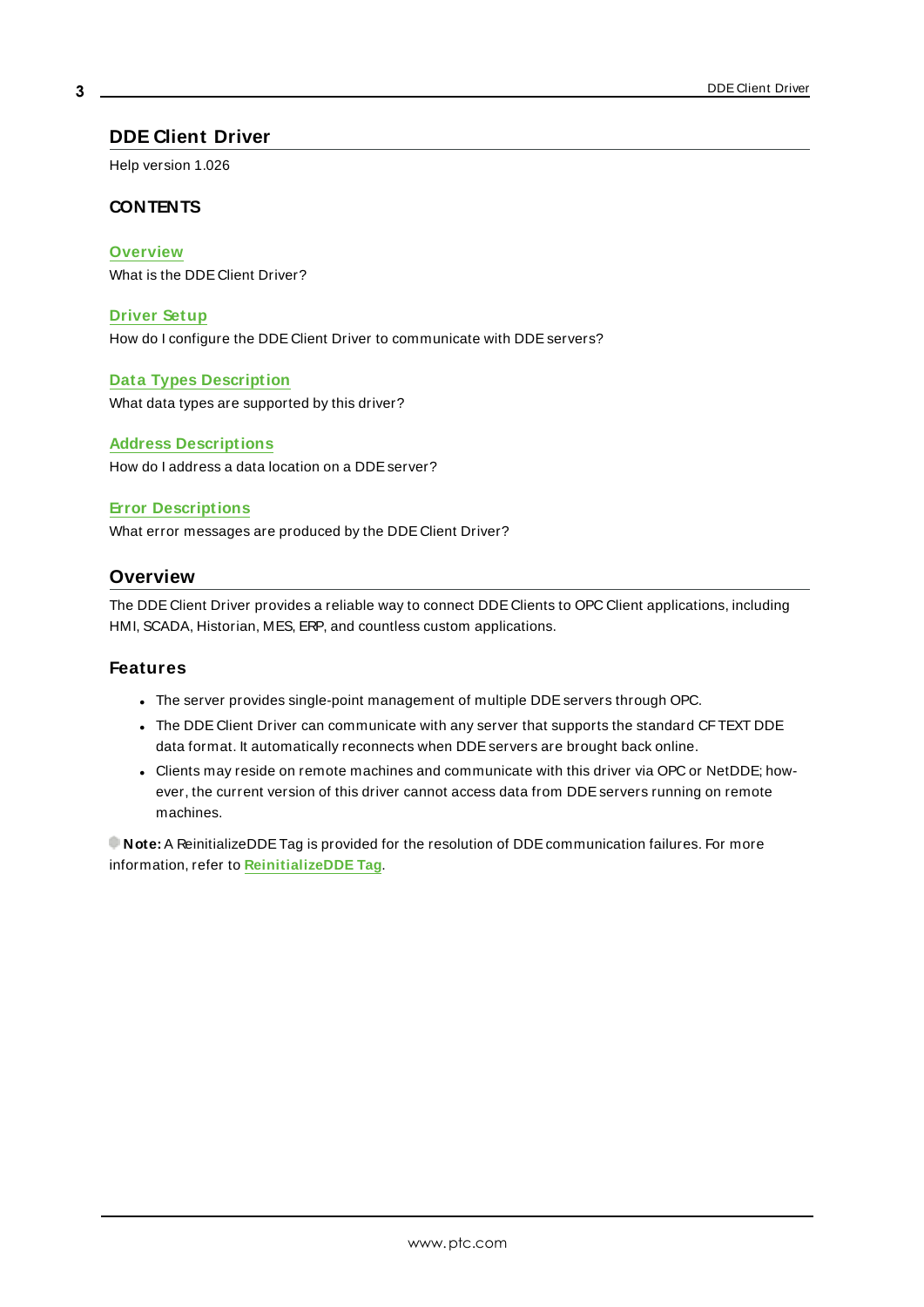## <span id="page-3-0"></span>**Driver Setup**

In the DDE Client Driver, the device in the OPC server project does not necessarily correspond to a physical device on a network. The device is actually a DDE client program that collects data provided by the various DDEservers on the system.

#### **Channel and Device Limits**

The maximum number of channels supported by this driver is 1. The maximum number of devices (or DDE client programs) supported by this driver is 1 per channel.

That device may be used to communicate with any number of physical devices through the DDE server applications. The server project can have additional channels for other drivers.

**Important:** For the DDE Client Driver to connect to DDE servers, the runtime must be allowed to interact with the desktop. For more information, refer to the "How To... Allow Desktop Interactions" section of the main server help file.

## <span id="page-3-1"></span>**Channel Properties — General**

This server supports the use of multiple simultaneous communications drivers. Each protocol or driver used in a server project is called a channel. A server project may consist of many channels with the same communications driver or with unique communications drivers. A channel acts as the basic building block of an OPC link. This group is used to specify general channel properties, such as the identification attributes and operating mode.

| <b>Property Groups</b>                     | <b>Identification</b><br>$\overline{\phantom{a}}$ |                |
|--------------------------------------------|---------------------------------------------------|----------------|
| General<br>Write Optimizations<br>Advanced | Name                                              |                |
|                                            | Description                                       |                |
|                                            | Driver                                            |                |
|                                            | Diagnostics<br>$=$                                |                |
|                                            | <b>Diagnostics Capture</b>                        | <b>Disable</b> |

#### **Identification**

**Name**: Specify the user-defined identity of this channel. In each server project, each channel name must be unique. Although names can be up to 256 characters, some client applications have a limited display window when browsing the OPC server's tag space. The channel name is part of the OPC browser information. The property is required for creating a channel.

For information on reserved characters, refer to "How To... Properly Name a Channel, Device, Tag, and Tag Group" in the server help.

**Description**: Specify user-defined information about this channel.

Many of these properties, including Description, have an associated system tag.

**Driver**: Specify the protocol / driver for this channel. This property specifies the device driver that was selected during channel creation. It is a disabled setting in the channel properties. The property is required for creating a channel.

**Note**: With the server's online full-time operation, these properties can be changed at any time. This includes changing the channel name to prevent clients from registering data with the server. If a client has already acquired an item from the server before the channel name is changed, the items are unaffected. If, after the channel name has been changed, the client application releases the item and attempts to reacquire using the old channel name, the item is not accepted. Changes to the properties should not be made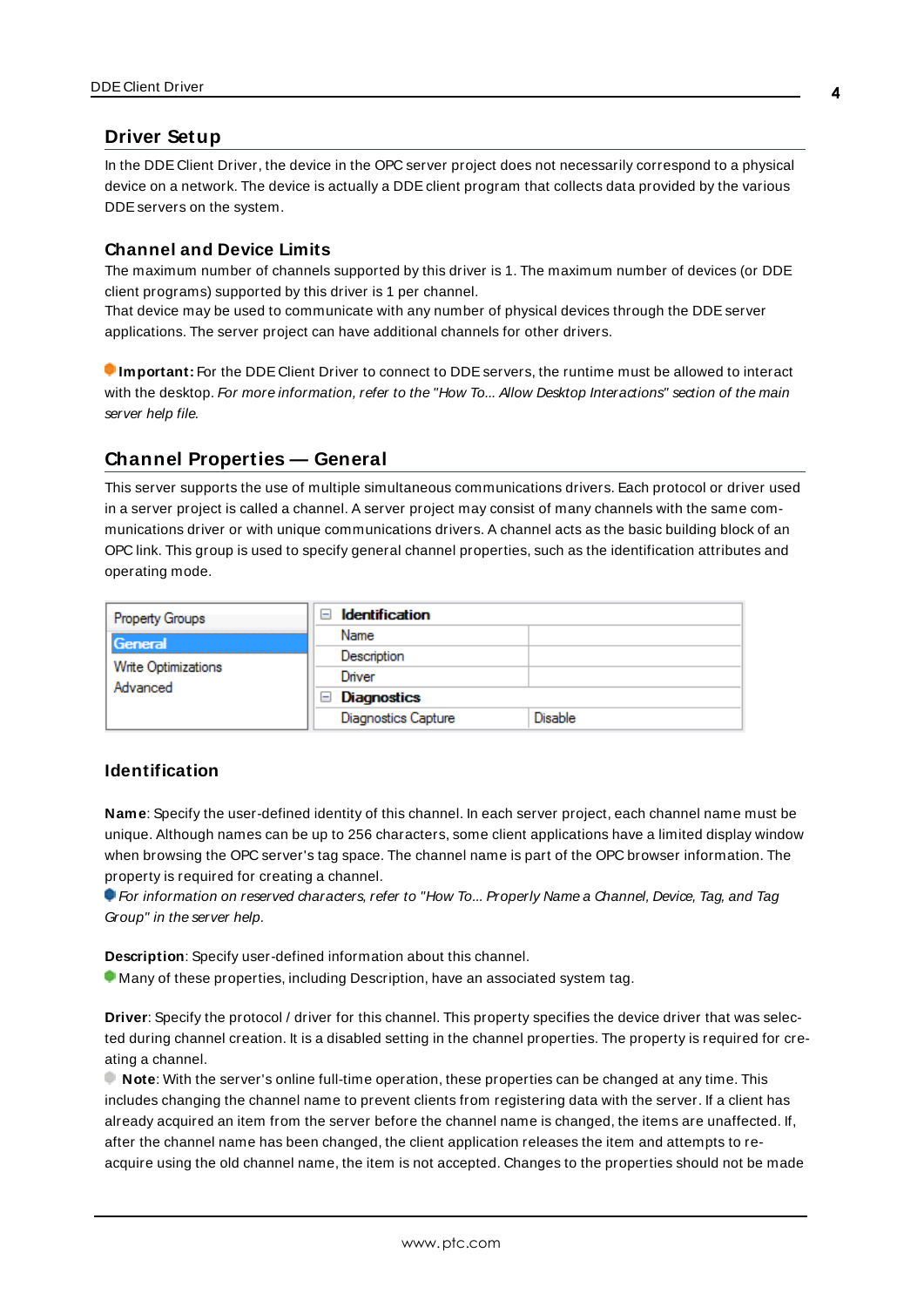once a large client application has been developed. Utilize proper user role and privilege management to prevent operators from changing properties or accessing server features.

#### **Diagnostics**

**Diagnostics Capture**: When enabled, this option makes the channel's diagnostic information available to OPC applications allows the usage of statistics tags that provide feedback to client applications regarding the operation of the channel. Because the server's diagnostic features require a minimal amount of overhead processing, it is recommended that they be utilized when needed and disabled when not. The default is disabled.

**Note:** This property is not available if the driver does not support diagnostics.

<span id="page-4-0"></span>**For more information, refer to "Communication Diagnostics" and "Statistics Tags" in the server help.** 

## **Channel Properties — Write Optimizations**

The server must ensure that the data written from the client application gets to the device on time. Given this goal, the server provides optimization properties to meet specific needs or improve application responsiveness.

| <b>Property Groups</b>     | $\Box$ Write Optimizations |                                      |
|----------------------------|----------------------------|--------------------------------------|
| General                    | <b>Optimization Method</b> | Write Only Latest Value for All Tags |
|                            | Duty Cycle                 |                                      |
| <b>Write Optimizations</b> |                            |                                      |

#### **Write Optimizations**

**Optimization Method**: Controls how write data is passed to the underlying communications driver. The options are:

- <sup>l</sup> **Write All Values for All Tags**: This option forces the server to attempt to write every value to the controller. In this mode, the server continues to gather write requests and add them to the server's internal write queue. The server processes the write queue and attempts to empty it by writing data to the device as quickly as possible. This mode ensures that everything written from the client applications is sent to the target device. This mode should be selected if the write operation order or the write item's content must uniquely be seen at the target device.
- <sup>l</sup> **Write Only Latest Value for Non-Boolean Tags**: Many consecutive writes to the same value can accumulate in the write queue due to the time required to actually send the data to the device. If the server updates a write value that has already been placed in the write queue, far fewer writes are needed to reach the same final output value. In this way, no extra writes accumulate in the server's queue. When the user stops moving the slide switch, the value in the device is at the correct value at virtually the same time. As the mode states, any value that is not a Boolean value is updated in the server's internal write queue and sent to the device at the next possible opportunity. This can greatly improve the application performance.

**Note**: This option does not attempt to optimize writes to Boolean values. It allows users to optimize the operation of HMI data without causing problems with Boolean operations, such as a momentary push button.

<sup>l</sup> **Write Only Latest Value for All Tags**: This option takes the theory behind the second optimization mode and applies it to all tags. It is especially useful if the application only needs to send the latest value to the device. This mode optimizes all writes by updating the tags currently in the write queue before they are sent. This is the default mode.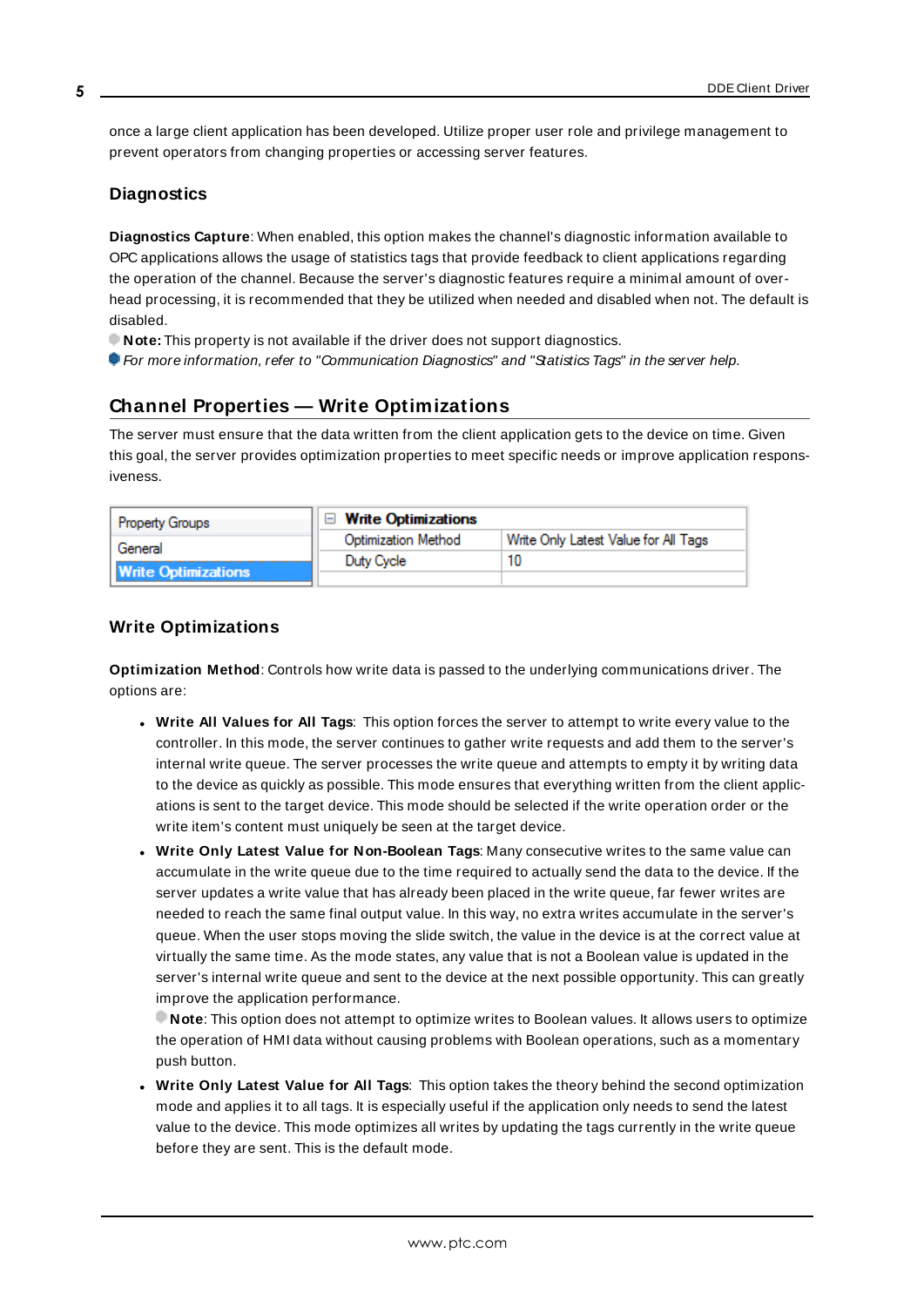**Duty Cycle**: is used to control the ratio of write to read operations. The ratio is always based on one read for every one to ten writes. The duty cycle is set to ten by default, meaning that ten writes occur for each read operation. Although the application is performing a large number of continuous writes, it must be ensured that read data is still given time to process. A setting of one results in one read operation for every write operation. If there are no write operations to perform, reads are processed continuously. This allows optimization for applications with continuous writes versus a more balanced back and forth data flow. **Note**: It is recommended that the application be characterized for compatibility with the write optimization enhancements before being used in a production environment.

## <span id="page-5-0"></span>**Channel Properties — Advanced**

This group is used to specify advanced channel properties. Not all drivers support all properties; so the Advanced group does not appear for those devices.

| <b>Property Groups</b>     | $\Box$ Non-Normalized Float Handling |                   |
|----------------------------|--------------------------------------|-------------------|
| General                    | <b>Floating-Point Values</b>         | Replace with Zero |
| <b>Write Optimizations</b> | Inter-Device Delay                   |                   |
| Advanced                   | Inter-Device Delay (ms)              |                   |
|                            |                                      |                   |

**Non-Normalized Float Handling**: A non-normalized value is defined as Infinity, Not-a-Number (NaN), or as a Denormalized Number. The default is Replace with Zero. Drivers that have native float handling may default to Unmodified. Non-normalized float handling allows users to specify how a driver handles non-normalized IEEE-754 floating point data. Descriptions of the options are as follows:

- <sup>l</sup> **Replace with Zero**: This option allows a driver to replace non-normalized IEEE-754 floating point values with zero before being transferred to clients.
- <sup>l</sup> **Unmodified**: This option allows a driver to transfer IEEE-754 denormalized, normalized, non-number, and infinity values to clients without any conversion or changes.

**Note:** This property is not available if the driver does not support floating-point values or if it only supports the option that is displayed. According to the channel's float normalization setting, only real-time driver tags (such as values and arrays) are subject to float normalization. For example, EFM data is not affected by this setting.

For more information on the floating-point values, refer to "How To ... Work with Non-Normalized Floating-Point Values" in the server help.

**Inter-Device Delay**: Specify the amount of time the communications channel waits to send new requests to the next device after data is received from the current device on the same channel. Zero (0) disables the delay.

**Note:** This property is not available for all drivers, models, and dependent settings.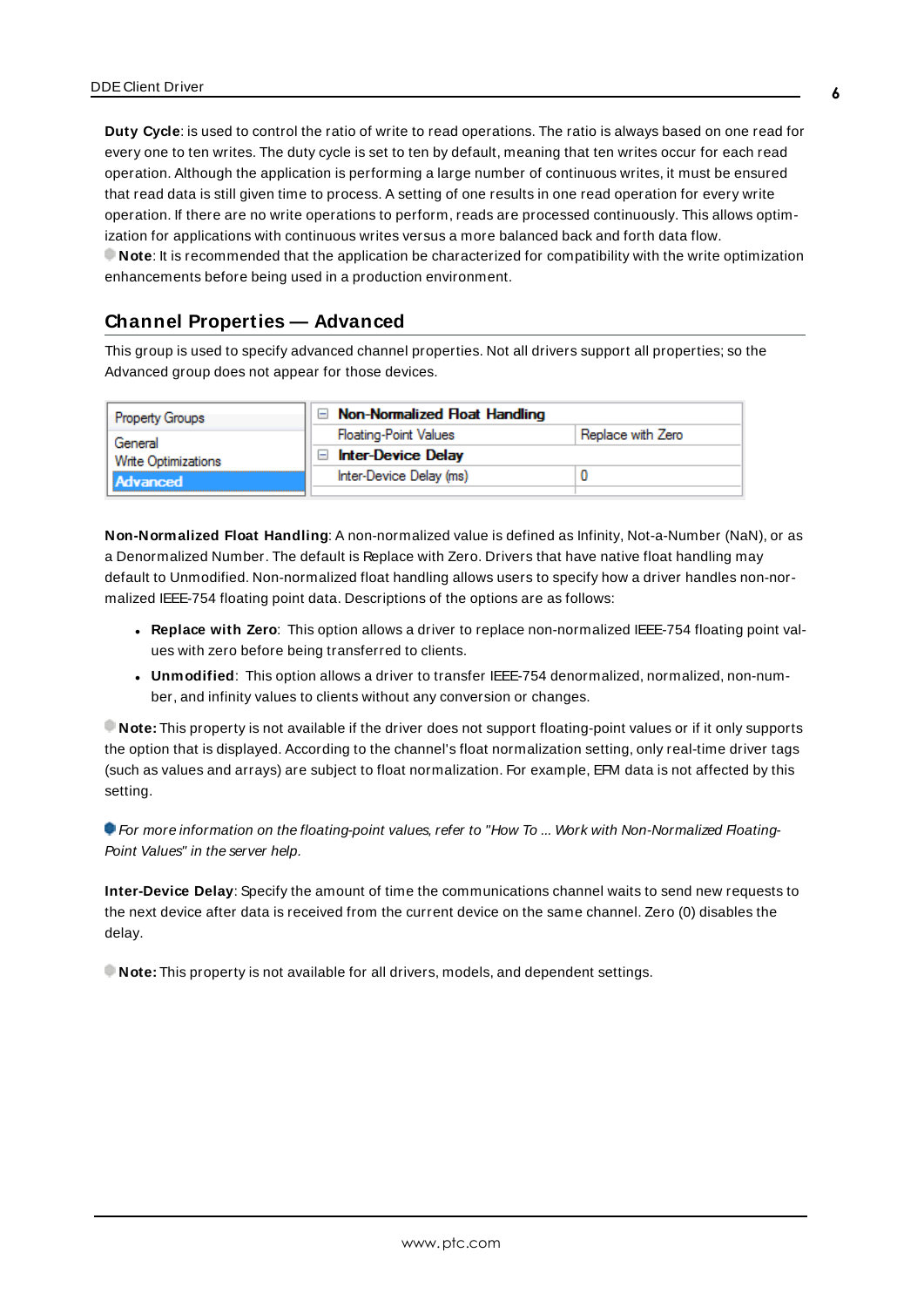# <span id="page-6-0"></span>**Device Properties — General**

A device represents a single target on a communications channel. If the driver supports multiple controllers, users must enter a device ID for each controller.

| Property Groups | <b>Identification</b><br>$\equiv$ |         |
|-----------------|-----------------------------------|---------|
| <b>General</b>  | Name                              |         |
| Scan Mode       | Description                       |         |
|                 | Channel Assignment                |         |
|                 | Driver                            |         |
|                 | Model                             |         |
|                 | <b>ID</b> Format                  | Decimal |
|                 | ID                                | っ       |

## <span id="page-6-5"></span>**Identification**

**Name**: Specify the name of the device. It is a logical user-defined name that can be up to 256 characters long and may be used on multiple channels.

**Note**: Although descriptive names are generally a good idea, some OPC client applications may have a limited display window when browsing the OPC server's tag space. The device name and channel name become part of the browse tree information as well. Within an OPC client, the combination of channel name and device name would appear as "ChannelName.DeviceName".

For more information, refer to "How To... Properly Name a Channel, Device, Tag, and Tag Group" in server help.

**Description**: Specify the user-defined information about this device.

<span id="page-6-1"></span>**Many of these properties, including Description, have an associated system tag.** 

<span id="page-6-2"></span>**Channel Assignment**: Specify the user-defined name of the channel to which this device currently belongs.

<span id="page-6-4"></span>**Driver**: Selected protocol driver for this device.

**Model**: Specify the type of device that is associated with this ID. The contents of the drop-down menu depend on the type of communications driver being used. Models that are not supported by a driver are disabled. If the communications driver supports multiple device models, the model selection can only be changed when there are no client applications connected to the device.

**Note:** If the communication driver supports multiple models, users should try to match the model selection to the physical device. If the device is not represented in the drop-down menu, select a model that conforms closest to the target device. Some drivers support a model selection called "Open," which allows users to communicate without knowing the specific details of the target device. For more information, refer to the driver help documentation.

<span id="page-6-3"></span>**ID**: Specify the device's driver-specific station or node. The type of ID entered depends on the communications driver being used. For many communication drivers, the ID is a numeric value. Drivers that support a Numeric ID provide users with the option to enter a numeric value whose format can be changed to suit the needs of the application or the characteristics of the selected communications driver. The format is set by the driver by default. Options include Decimal, Octal, and Hexadecimal.

**Note**: If the driver is Ethernet-based or supports an unconventional station or node name, the device's TCP/IPaddress may be used as the device ID. TCP/IPaddresses consist of four values that are separated by periods, with each value in the range of 0 to 255. Some device IDs are string based. There may be additional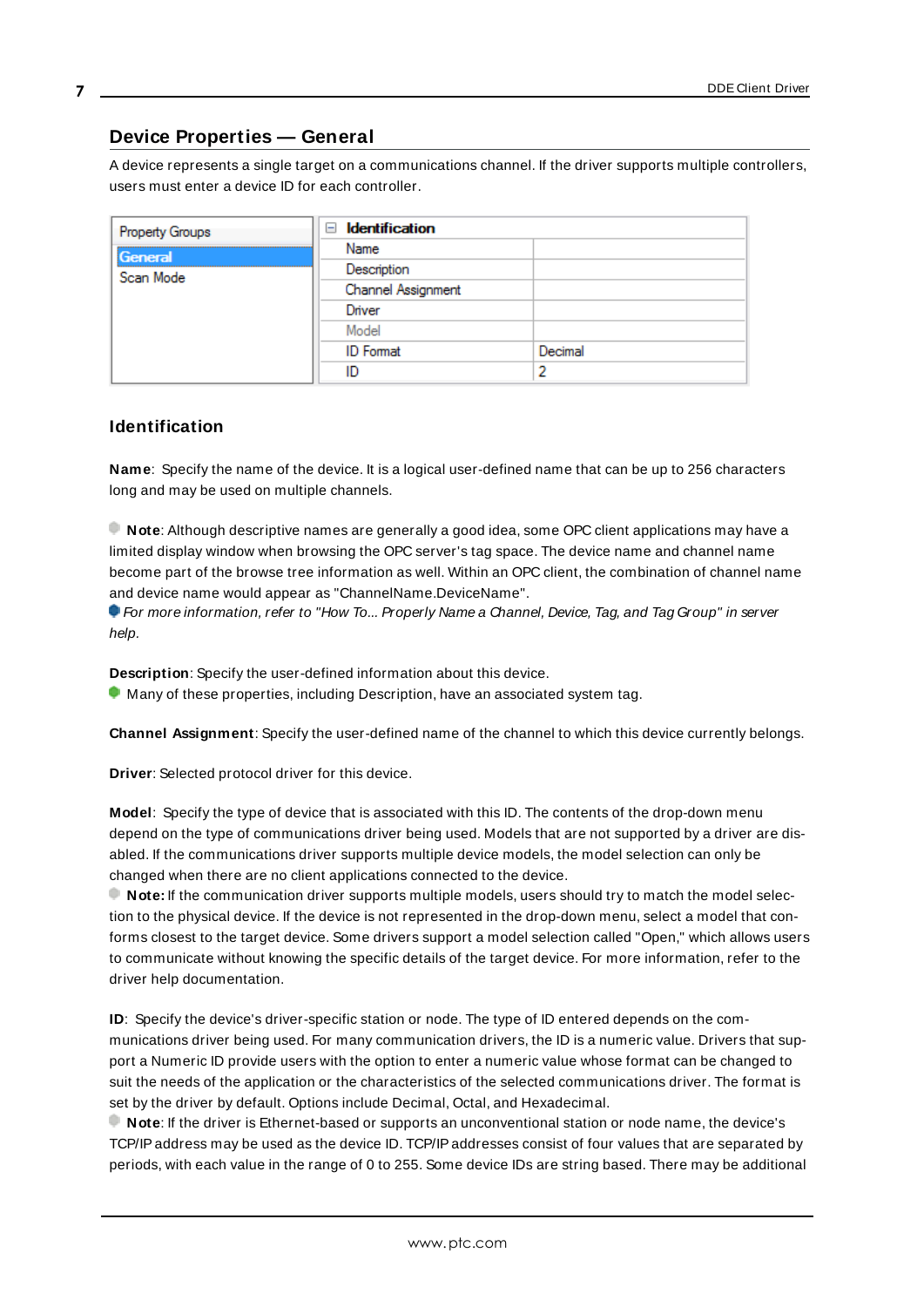properties to configure within the ID field, depending on the driver. For more information, refer to the driver's help documentation.

## <span id="page-7-0"></span>**Operating Mode**

| <b>Property Groups</b> | <b>Identification</b> |        |
|------------------------|-----------------------|--------|
| General<br>Scan Mode   | <b>Operating Mode</b> |        |
|                        | Data Collection       | Enable |
|                        | Simulated             | No     |

<span id="page-7-2"></span>**Data Collection**: This property controls the device's active state. Although device communications are enabled by default, this property can be used to disable a physical device. Communications are not attempted when a device is disabled. From a client standpoint, the data is marked as invalid and write operations are not accepted. This property can be changed at any time through this property or the device system tags.

<span id="page-7-4"></span>**Simulated**: Place the device into or out of Simulation Mode. In this mode, the driver does not attempt to communicate with the physical device, but the server continues to return valid OPC data. Simulated stops physical communications with the device, but allows OPC data to be returned to the OPC client as valid data. While in Simulation Mode, the server treats all device data as reflective: whatever is written to the simulated device is read back and each OPC item is treated individually. The item's memory map is based on the group Update Rate. The data is not saved if the server removes the item (such as when the server is reinitialized). The default is No.

**Notes:**

- 1. This System tag (Simulated) is read only and cannot be written to for runtime protection. The System tag allows this property to be monitored from the client.
- 2. In Simulation mode, the item's memory map is based on client update rate(s) (Group Update Rate for OPC clients or Scan Rate for native and DDEinterfaces). This means that two clients that reference the same item with different update rates return different data.

 Simulation Mode is for test and simulation purposes only. It should never be used in a production environment.

## <span id="page-7-1"></span>**Device Properties — Scan Mode**

The Scan Mode specifies the subscribed-client requested scan rate for tags that require device communications. Synchronous and asynchronous device reads and writes are processed as soon as possible; unaffected by the Scan Mode properties.

| <b>Property Groups</b> | Scan Mode                  |                                    |
|------------------------|----------------------------|------------------------------------|
| General                | Scan Mode                  | Respect Client-Specified Scan Rate |
| Scan Mode              | Initial Updates from Cache | Disable                            |
|                        |                            |                                    |

<span id="page-7-3"></span>**Scan Mode**: Specify how tags in the device are scanned for updates sent to subscribing clients. Descriptions of the options are:

- <sup>l</sup> **Respect Client-Specified Scan Rate**: This mode uses the scan rate requested by the client.
- <sup>l</sup> **Request Data No Faster than Scan Rate**: This mode specifies the value set as the maximum scan rate. The valid range is 10 to 99999990 milliseconds. The default is 1000 milliseconds.

**Note**: When the server has an active client and items for the device and the scan rate value is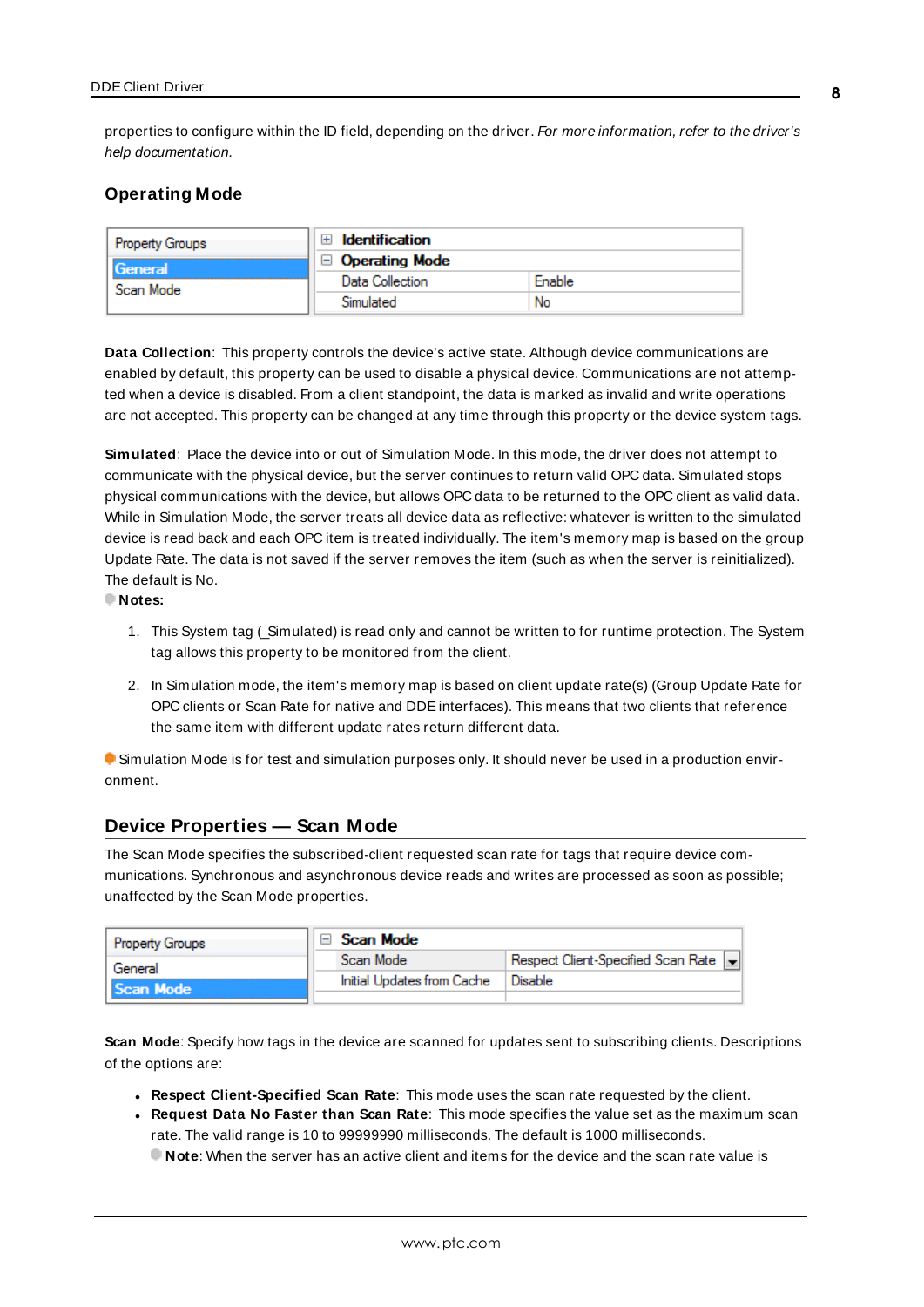increased, the changes take effect immediately. When the scan rate value is decreased, the changes do not take effect until all client applications have been disconnected.

- <span id="page-8-1"></span><sup>l</sup> **Request All Data at Scan Rate**: This mode forces tags to be scanned at the specified rate for subscribed clients. The valid range is 10 to 99999990 milliseconds. The default is 1000 milliseconds.
- <sup>l</sup> **Do Not Scan, Demand Poll Only**: This mode does not periodically poll tags that belong to the device nor perform a read to get an item's initial value once it becomes active. It is the OPC client's responsibility to poll for updates, either by writing to the \_DemandPoll tag or by issuing explicit device reads for individual items. For more information, refer to "Device Demand Poll" in server help.
- <span id="page-8-3"></span><sup>l</sup> **Respect Tag-Specified Scan Rate**: This mode forces static tags to be scanned at the rate specified in their static configuration tag properties. Dynamic tags are scanned at the client-specified scan rate.

<span id="page-8-2"></span>**Initial Updates from Cache**: When enabled, this option allows the server to provide the first updates for newly activated tag references from stored (cached) data. Cache updates can only be provided when the new item reference shares the same address, scan rate, data type, client access, and scaling properties. A device read is used for the initial update for the first client reference only. The default is disabled; any time a client activates a tag reference the server attempts to read the initial value from the device.

# <span id="page-8-0"></span>**Device Properties — DDE Server Communications**

Users may change the DDEServer Communication properties at any time by right-clicking on the DDE Client Driver device and then selecting **Properties | DDE Server Communications**.

| <b>Property Groups</b>        | $\Box$ DDE Server Communications |    |
|-------------------------------|----------------------------------|----|
| General                       | Initial Update Request Delay (s) |    |
| Scan Mode                     | DDE Server Check Interval (s)    | 15 |
| <b>DDE Server Communicati</b> |                                  |    |
|                               |                                  |    |

**Initial Update Request Delay**: Specify the amount of time that the driver should wait for a link's initial update before ensuring it an explicit request. This property is useful for DDE servers that do not automatically send their clients an item's current value once a link to that item is made.

**Tip**: Some DDEservers perform poorly when updates are requested while a large number of links are being created. It is recommended that a larger value be specified for these servers to allow time for all links to be created before the driver begins issuing requests for initial updates. Servers that automatically send initial updates when links are created should work well with any value.

**DDE Server Check Interval**: Specify the amount of time that the driver waits before checking whether all DDElinks have received a data update. The valid range is 0 to 300 seconds. A value of zero disables the link check. The default setting is 15 seconds.

#### **Notes**:

1. This driver uses hot links, where a DDE server only passes data to the driver when the data value has changed. This provides a significant performance advantage over the alternative request / response loop approach because DDE transactions can be time consuming. The disadvantage of this method is that the driver may not receive notice that a DDE server has become unavailable (such as in an abnormal shutdown). Because of this possibility, users should configure the driver to check the DDE links. When checking a link, the driver makes an explicit request for data from the DDE server. If the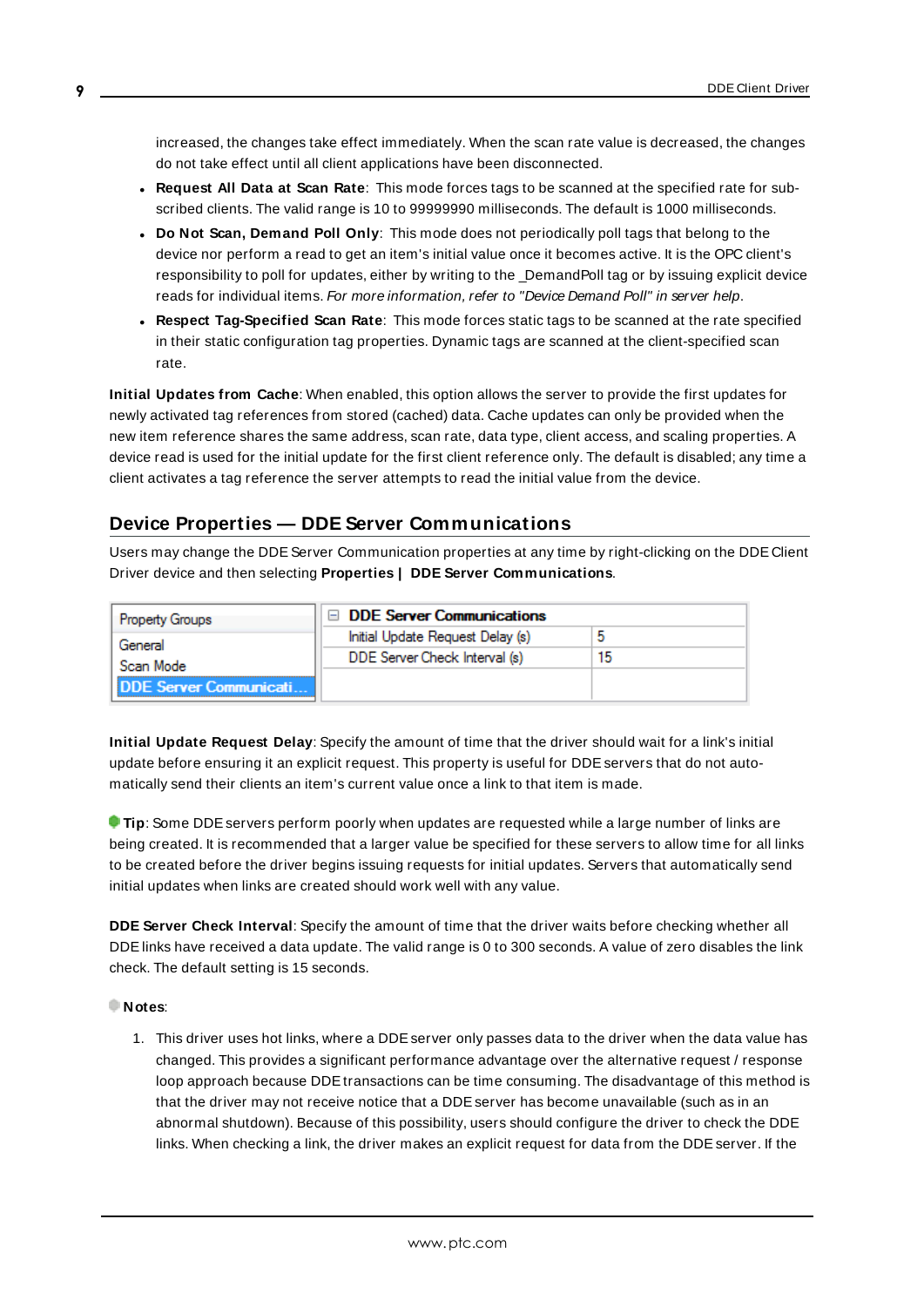DDE server does not respond to this request, the driver attempts to reconnect. If the attempt fails, a message is placed in the OPC server's Event Log and the driver continues attempting until the problem is resolved.

2. If a value of zero is chosen, the ReinitializeDDETag may need to be used to rebuild all links after a DDE server is brought back up. For more information, refer to ReinitializeDDE Tag.

## **Defining Tags**

A tag must be created for each DDEitem that are available to OPC clients.

For information on specifying the link between a tag and an item provided by a DDEserver, refer to **[Address](#page-11-0) [Descriptions](#page-11-0)**.

# <span id="page-9-0"></span>**ReinitializeDDE Tag**

The DDE Client Driver is usually able to automatically establish a hot link whenever a DDE server makes a properly addressed item available. It can also detect when that item becomes unavailable. In rare cases, it may be necessary to reinitialize the driver to properly link with DDEitems after a communications breakdown. This operation is initiated by writing True (any non-zero value) to the ReinitializeDDETag. Success or failure will be reported in the OPC server's Event Log. Common causes of failure include one or more tags with an invalid address, and DDE servers that are not currently running.

**Note:** The ReinitializeDDETag is automatically created by the driver, and is located through the client's tag browser in the "<device name>.InternalTags" group. If the OPC Quick Client is launched from the OPC server, the ReinitializeDDETag will be placed at the device level.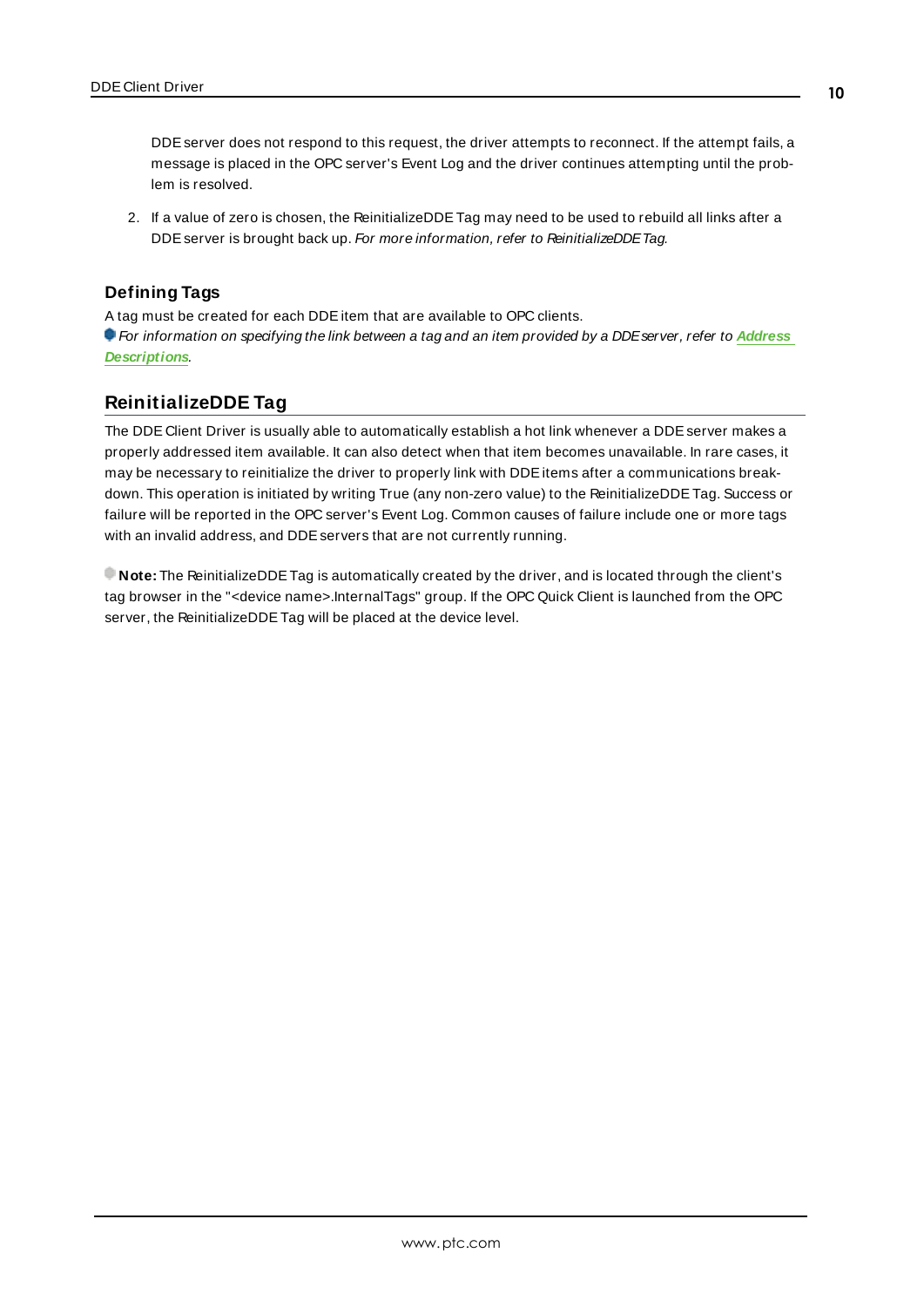# <span id="page-10-0"></span>**Data Types Description**

<span id="page-10-7"></span><span id="page-10-5"></span><span id="page-10-1"></span>

| <b>Data</b>  | <b>Description</b>                                                                                |
|--------------|---------------------------------------------------------------------------------------------------|
| <b>Type</b>  |                                                                                                   |
| Boolean      | Single bit                                                                                        |
| <b>Byte</b>  | Unsigned 8-bit value                                                                              |
|              |                                                                                                   |
|              | bit 0 is the low bit<br>bit 7 is the high bit                                                     |
| Char         | Signed 8-bit value                                                                                |
|              |                                                                                                   |
|              | bit 0 is the low bit                                                                              |
|              | bit 6 is the high bit                                                                             |
|              | bit 7 is the sign bit                                                                             |
| Word         | Unsigned 16-bit value                                                                             |
|              |                                                                                                   |
|              | bit 0 is the low bit<br>bit 15 is the high bit                                                    |
| Short        |                                                                                                   |
|              | Signed 16-bit value                                                                               |
|              | bit 0 is the low bit                                                                              |
|              | bit 14 is the high bit                                                                            |
|              | bit 15 is the sign bit                                                                            |
| <b>DWord</b> | Unsigned 32-bit value                                                                             |
|              |                                                                                                   |
|              | bit 0 is the low bit<br>bit 31 is the high bit                                                    |
| Long         | Signed 32-bit value                                                                               |
|              |                                                                                                   |
|              | bit 0 is the low bit                                                                              |
|              | bit 30 is the high bit                                                                            |
|              | bit 31 is the sign bit                                                                            |
| <b>Float</b> | 32-bit Floating point value.                                                                      |
|              |                                                                                                   |
|              | The driver interprets two consecutive 16-bit registers as a Floating point value by making the    |
| Double       | second register the high word and the first register the low word.<br>64-bit Floating point value |
|              |                                                                                                   |
| String       | Zero terminated character array. This driver limits string lengths to 256 characters.             |

<span id="page-10-6"></span><span id="page-10-4"></span><span id="page-10-3"></span><span id="page-10-2"></span>**Note:** The default data type is DWord.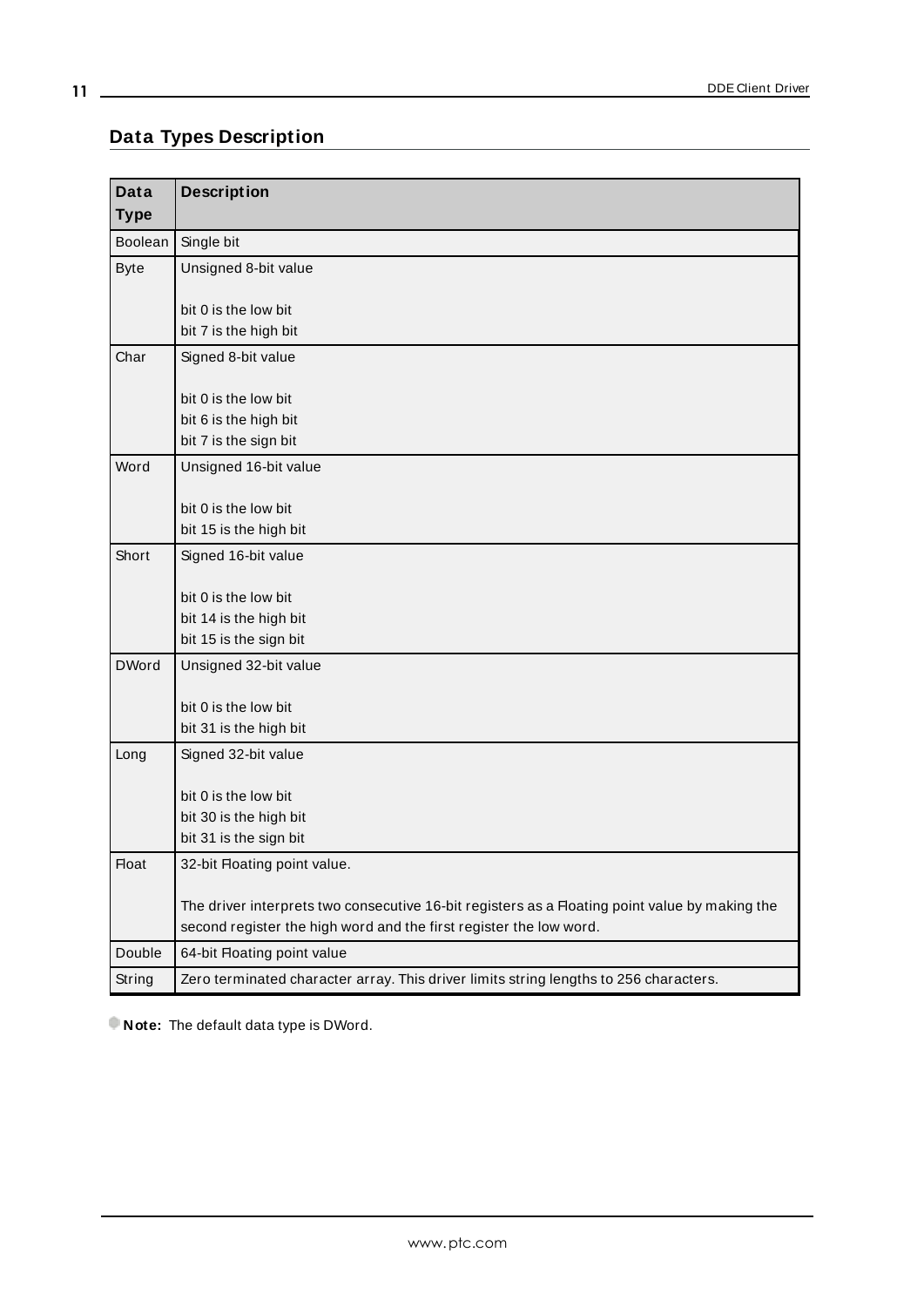## <span id="page-11-0"></span>**Address Descriptions**

The DDE Client Driver supports standard DDE addressing. An example of the syntax is as follows:

#### <DDEService Name>| <Topic Name>!<Item Name>

Descriptions of the elements are as follows:

- <sup>l</sup> **DDE Service Name:** The name that an application exposes for DDE communication. It is often the same as the application name.
- **Topic Name:** The name that an application gives to a logical grouping of addressable items.
- **.** Item Name: The name of the specific data item associated with a topic.

#### **Notes:**

- 1. An example of the syntax is "Excel| Sheet3!R1C1". This example demonstrates how to access a value from a Microsoft Excel spreadsheet. The DDE service name is "Excel," the topic name is the name of the sheet that will be accessed ("Sheet3"), and the item name is the spreadsheet cell that will be accessed ("R1C1" for row 1 and column 1). These same principles can be applied to any DDE server.
- 2. For a specific DDEserver application's service, topic and item names, refer to its documentation.

#### **Addressing Notes**

- 1. The address is not case sensitive.
- 2. An equal sign (=) may precede an address, but will be ignored by the driver.
- 3. Single quotation marks will not be removed before an address is passed to the DDEserver application. For example, "Excel| 'Sheet3'!R1C1" will not work because there are no single quotes in the worksheet name. Instead, the address should be "Excel| Sheet3!R1C1".
- 4. Spaces are valid and will be passed to the DDEserver application. For example, "Excel| Test Sheet!R1C1" is valid. There is a space between Test and Sheet.
- 5. This driver cannot address data on remote machines using NetDDE; thus, any address containing the string "ndde\$" is invalid. The client application can access the data collected by this driver via NetDDEand OPC.
- 6. The DDE Client Driver will accept any address that has valid syntax, but it will not tell if the specified DDEserver, topic, and item are available until a tag is made active by a client application. If a link for that tag cannot be made at that time, the tag's data quality will be set to bad and an appropriate error message will be placed in the OPC server's Event Log. For more information, refer to **[Error](#page-12-0) [Descriptions](#page-12-0)**. service name; however, users may experience difficulties establishing links to these items.
- 7. Although the OPC server can also act as a DDEserver, users should not attempt to access its items with this driver. Any address using the default service name of the OPC server will not be accepted. This should not present a problem because the purpose of this driver is to provide OPC connectivity to other DDE servers via the OPC server and this driver. This driver allows users to connect to items in the OPC server to change its default DDE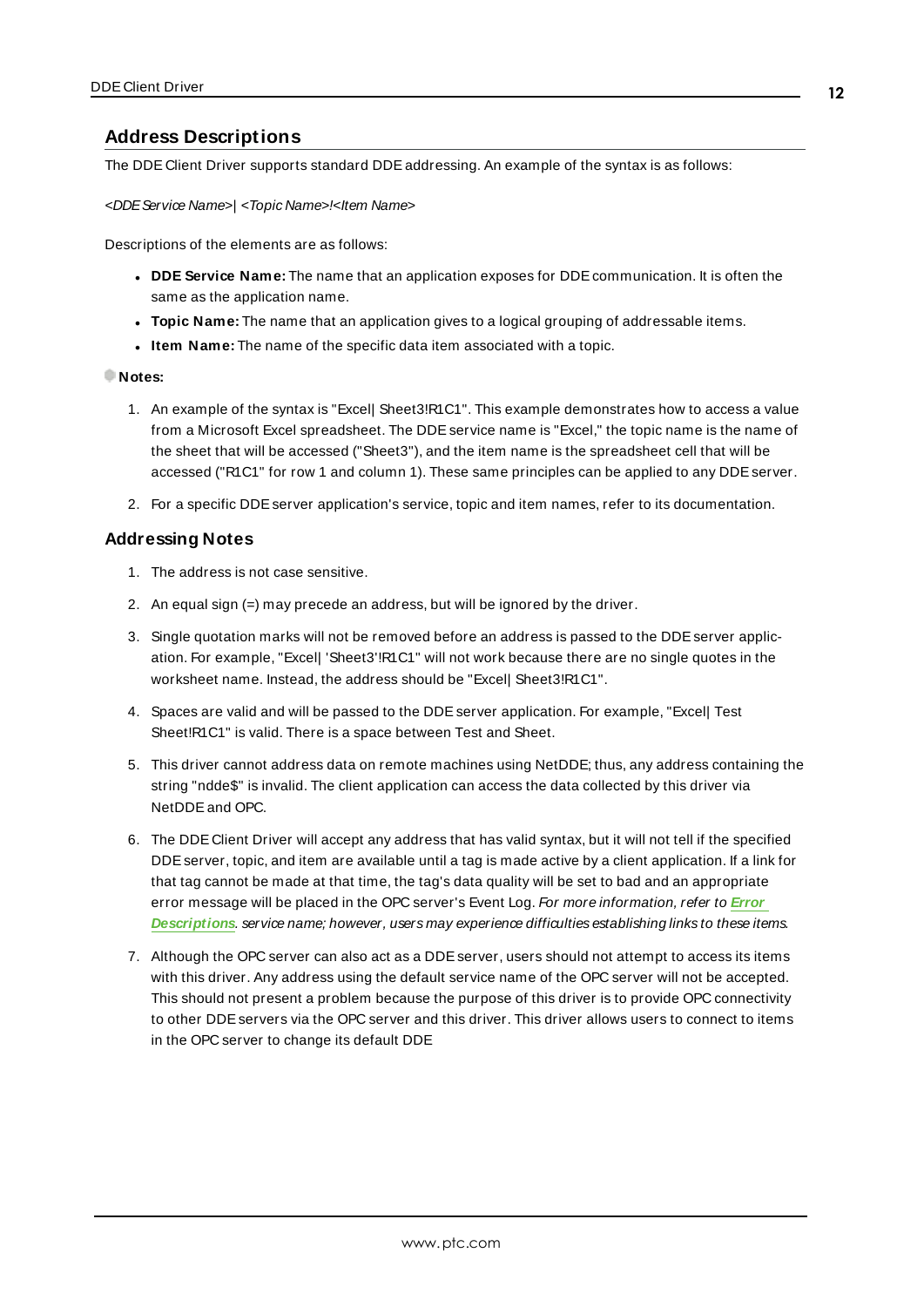## <span id="page-12-0"></span>**Error Descriptions**

The following error/warning messages may be generated. Click on the link for a description of the message.

#### **Address Validation**

**Address [<address>](#page-12-1) is out of range for the specified device or register.**

**Array support is not available for the specified address: [<address>.](#page-12-2)**

**Data Type <type> is not valid for device address [<address>.](#page-13-0)**

**Device address [<address>](#page-13-1) contains a syntax error.**

**Device address <address> is not [supported](#page-13-2) by model <model name>.**

**Device address [<address>](#page-13-3) is read only.**

**[M issing](#page-13-4) address.**

#### **Device Status Messages**

**Device <device name> is not [responding.](#page-14-0) Unable to write to [<address>](#page-14-1) on device <device name>. Error code <error code>.**

## **DDE Client Driver Specific Messages**

**DDEdata error on link <server name>, <topic name>, <item name> [detected.](#page-15-0) [DDEM L](#page-15-1) failed to initialize. [DDEM L](#page-16-0) reports low memory error. Failed to [connect](#page-16-1) server <server name> topic <topic name>. Failed to [establish](#page-16-2) hot link to <server name>, <topic name>, <item name>. [Reinitialization](#page-17-0) failed. Server <server name> topic <topic name> [disconnected.](#page-17-1)**

## <span id="page-12-1"></span>**Address <address> is out of range for the specified device or register.**

**Error Type:**

Warning

## **Possible Cause:**

A tag address that contains the DDEservice name of the OPC server has been entered.

#### **Solution:**

<span id="page-12-2"></span>The OPC server should not use the DDE Client Driver to serve data to itself.

#### **Array support is not available for the specified address: <address>.**

#### **Error Type:**

Warning

#### **Possible Cause:**

A tag address that has been specified statically contains an array reference for an address type that doesn't support arrays.

## **Solution:**

Re-enter the address in the client application to remove the array reference or correct the address type.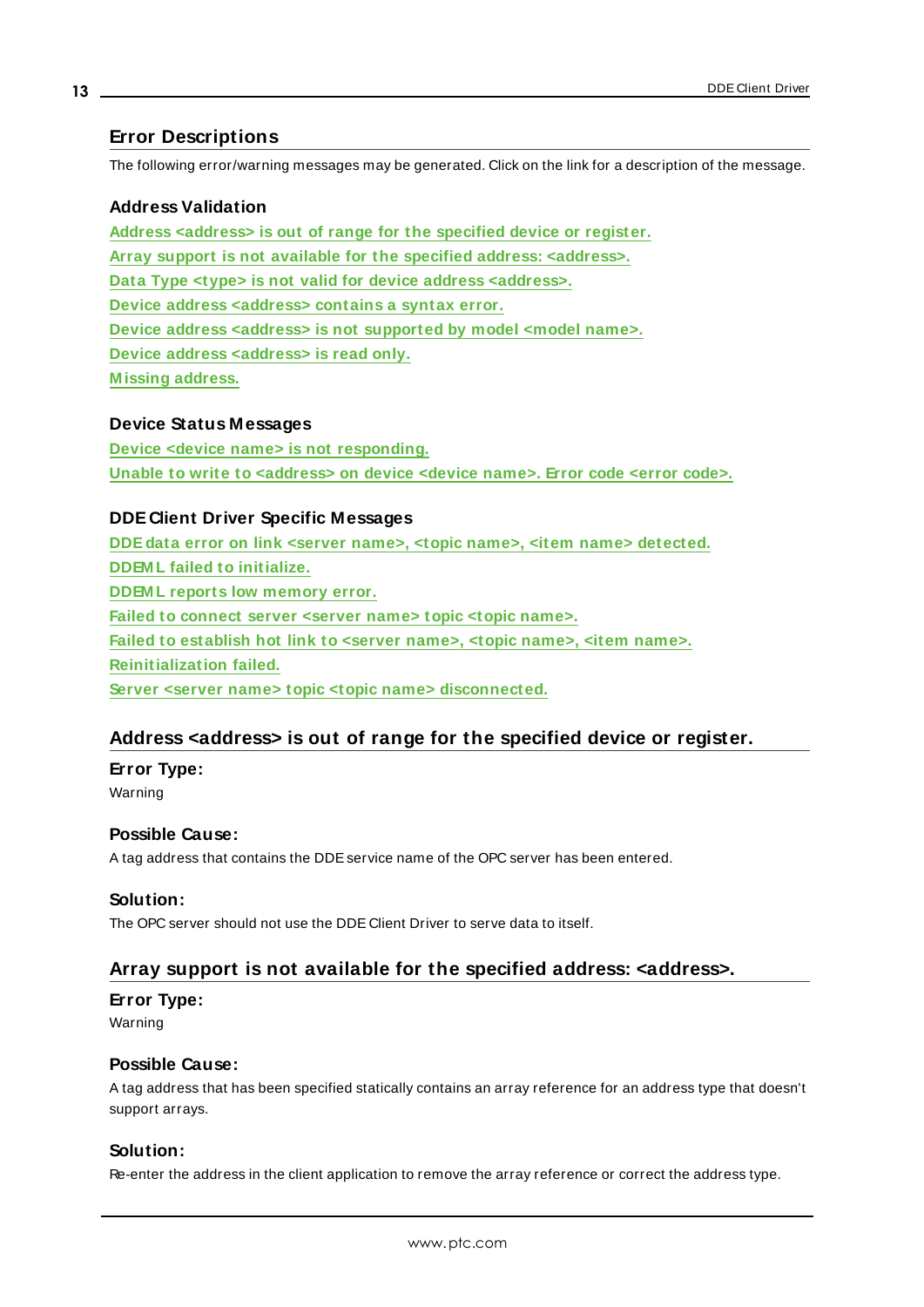# <span id="page-13-0"></span>**Data Type <type> is not valid for device address <address>.**

#### **Error Type:**

Warning

#### **Possible Cause:**

A tag address that has been specified statically has been assigned an invalid data type.

#### **Solution:**

<span id="page-13-1"></span>Modify the requested data type in the client application.

## **Device address <address> contains a syntax error.**

#### **Error Type:**

Warning

#### **Possible Cause:**

A tag address that has been specified statically contains one or more invalid characters.

## **Solution:**

<span id="page-13-2"></span>Re-enter the address in the client application.

# **Device address <address> is not supported by model <model name>.**

#### **Error Type:**

Warning

## **Possible Cause:**

A tag address that has been specified statically references a location that is valid for the communications protocol but not supported by the target device.

#### **Solution:**

Verify that the address is correct; if it is not, re-enter it in the client application. Also verify that the selected model name for the device is correct.

## <span id="page-13-3"></span>**Device address <address> is read only.**

#### **Error Type:**

Warning

#### **Possible Cause:**

A tag address that has been specified statically has a requested access mode that is not compatible with what the device supports for that address.

#### **Solution:**

<span id="page-13-4"></span>Change the access mode in the client application.

#### **Missing address.**

#### **Error Type:**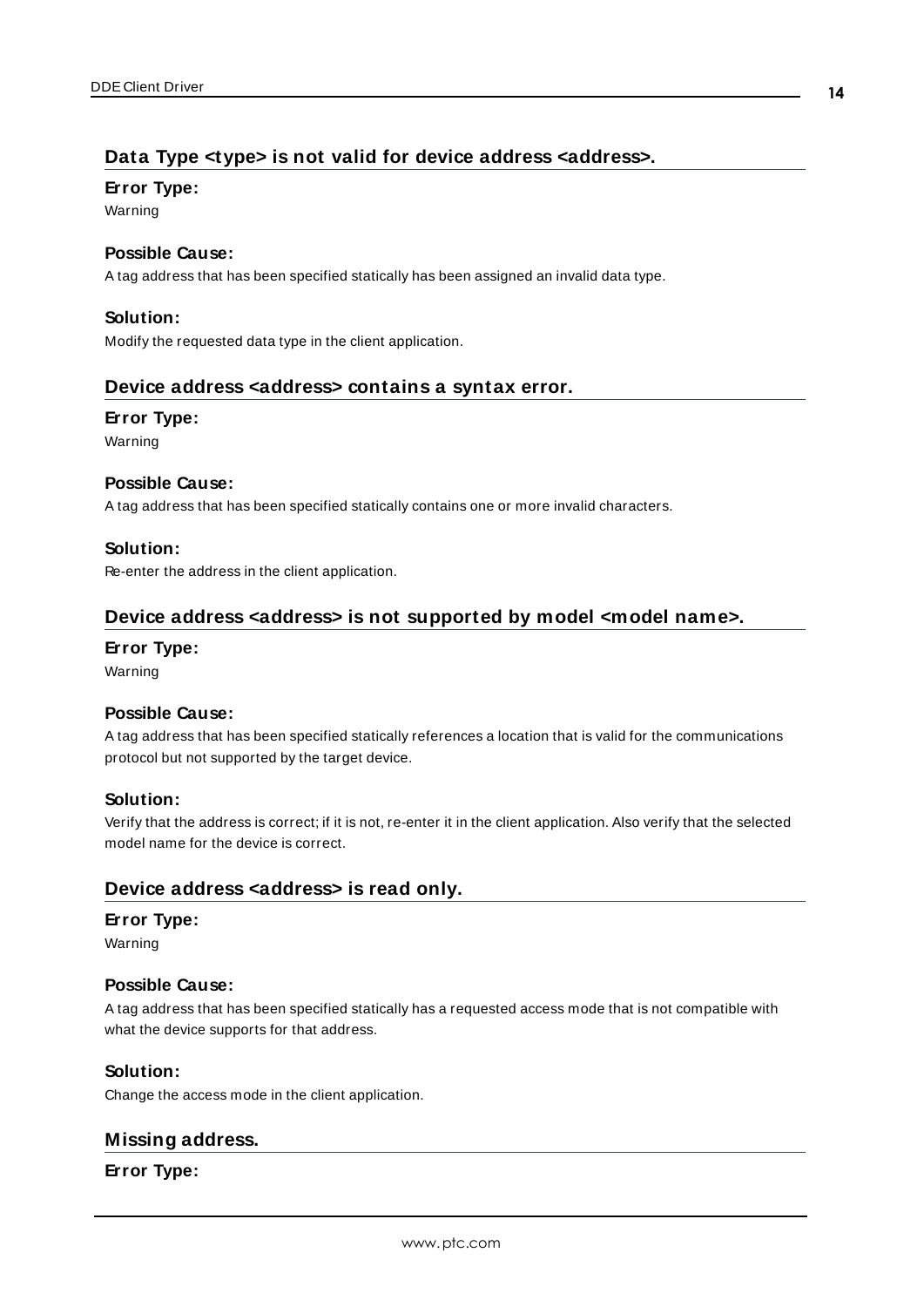#### Warning

#### **Possible Cause:**

A tag address that has been specified statically has no length.

#### **Solution:**

<span id="page-14-0"></span>Re-enter the address in the client application.

#### **Device <device name> is not responding.**

#### **Error Type:**

Serious

## **Possible Cause:**

- 1. The serial connection between the device and the host PC is broken.
- 2. The communication properties for the serial connection are incorrect.
- 3. The named device may have been assigned an incorrect Network ID.
- 4. The response from the device took longer to receive than the amount of time specified in the "Request Timeout" device property.

#### **Solution:**

- 1. Verify the cabling between the PC and the device.
- 2. Verify that the specified communication properties match those of the device.
- 3. Verify that the Network ID given to the named device matches that of the actual device.
- 4. Increase the Request Timeout property so that the entire response can be handled.

# <span id="page-14-1"></span>**Unable to write to <address> on device <device name>. Error code <error code>.**

#### **Error Type:**

Serious

#### **Possible Cause:**

- 1. The serial connection between the device and the host PC is broken.
- 2. The communication properties for the serial connection are incorrect.
- 3. The named device may have been assigned an incorrect Network ID.

For more information, refer to the specific error code in the table below.

#### **Solution:**

- 1. Verify the cabling between the PC and the device.
- 2. Verify that the specified communication properties match those of the device.

**15**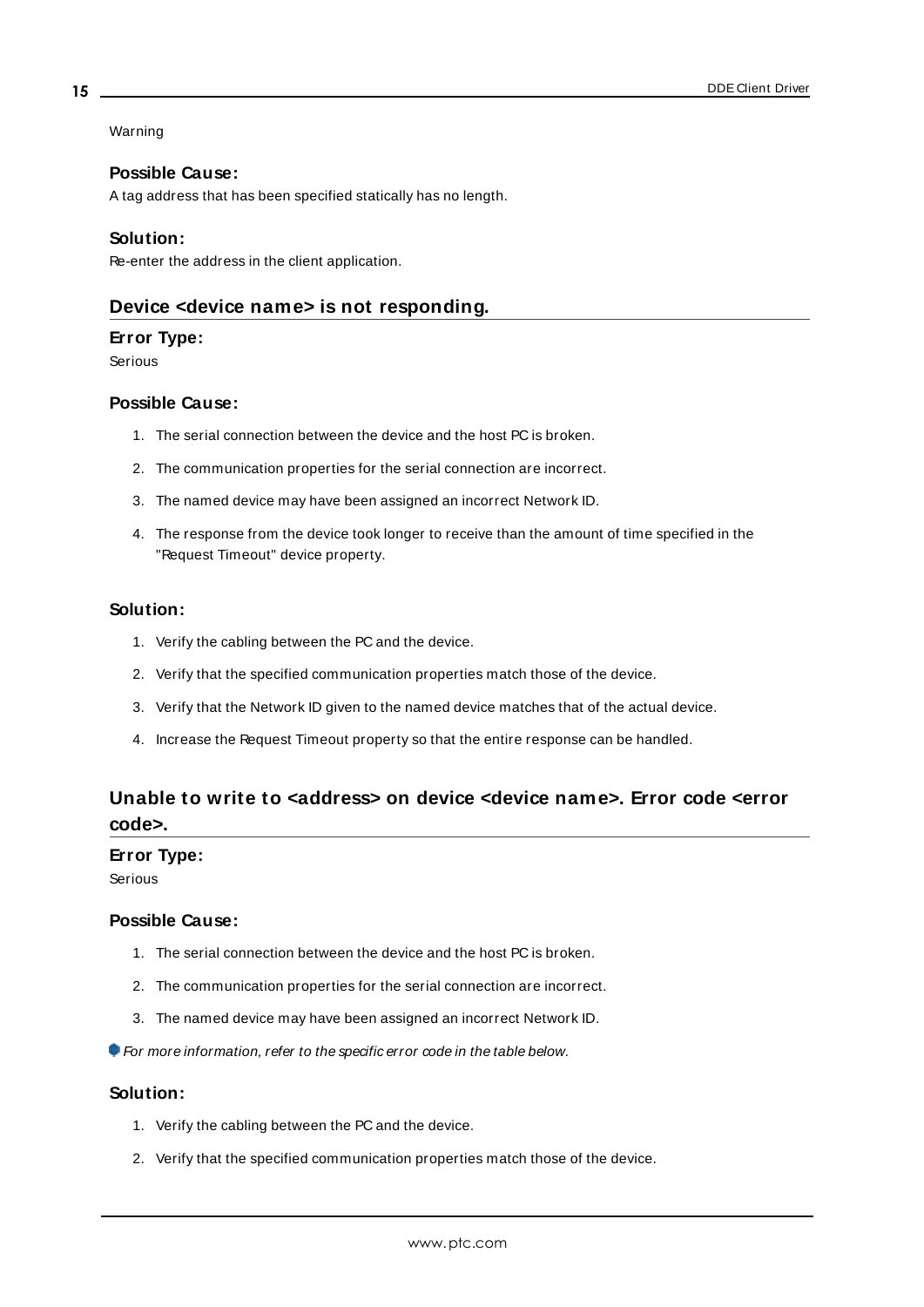3. Verify that the Network ID given to the named device matches that of the actual device.

For more information, refer to the specific error code in the table below.

| <b>Error Code</b> | <b>Description</b>           |
|-------------------|------------------------------|
| 0x0000            | DMLERR NO ERROR              |
| 0x4000            | DMLERR ADVACKTIMEOUT         |
| 0x4001            | <b>DMLERR BUSY</b>           |
| 0x4002            | DMLERR DATAACKTIMEOUT        |
| 0x4003            | DMLERR DLL NOT INITIALIZED   |
| 0x4005            | <b>DMLERR EXECACKTIMEOUT</b> |
| 0x4006            | DMLERR INVALIDPARAMETER      |
| 0x4008            | DMLERR MEMORY ERROR          |
| 0x4009            | DMLERR NOTPROCESSED          |
| 0x400A            | DMLERR NO CONV ESTABLISHED   |
| 0x400B            | <b>DMLERR POKEACKTIMEOUT</b> |
| 0x400C            | DMLERR POSTMSG FAILED        |
| 0x400D            | DMLERR REENTRANCY            |
| 0x400E            | DMLERR SERVER DIED           |
| 0x4010            | DMLERR UNADVACKTIMEOUT       |

# <span id="page-15-0"></span>**DDE data error on link <server name>, <topic name>, <item name> detected.**

## **Error Type:**

Serious

#### **Possible Cause:**

- 1. The driver was unable to convert CF\_TEXT data from a DDE server to a numerical type.
- 2. An attempt was made to write a string that is too long.

## **Solution:**

- 1. Ensure that the DDEserver is configured to send numerical data (in CF\_TEXT format) if the client is expecting numerical data.
- 2. Ensure that strings are within length requirements.

## **See Also:**

<span id="page-15-1"></span>**Data Types [Description](#page-10-0)**

## **DDEML failed to initialize.**

## **Error Type:**

Fatal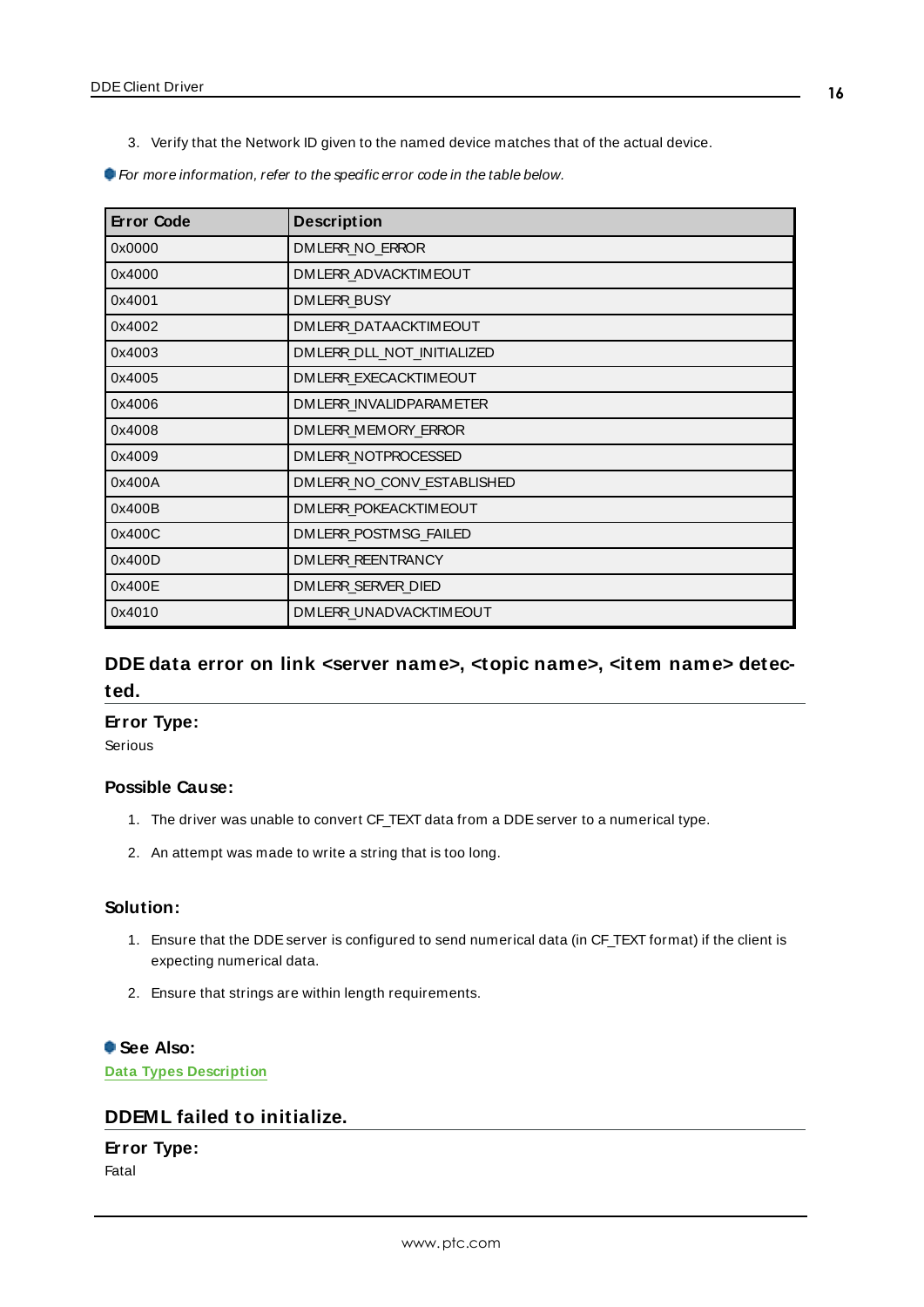#### **Possible Cause:**

The Microsoft Windows DDE Management Library .dll failed to register the DDE Client Driver properly.

#### **Solution:**

<span id="page-16-0"></span>Shut down all unnecessary applications and restart the OPC server project.

## **DDEML reports low memory error.**

#### **Error Type:**

Serious

#### **Possible Cause:**

The Microsoft Windows DDE Management Library dll has exceeded its resource limit due to a prolonged race condition. This occurs when the server outruns the client.

#### **Solution:**

- 1. If possible, decrease the update rate of the DDE server.
- 2. Reduce the size of the OPC server project.

## <span id="page-16-1"></span>**Failed to connect server <server name> topic <topic name>.**

#### **Error Type:**

Serious

#### **Possible Cause:**

- 1. The address is incorrect.
- 2. The DDEserver is not running.
- 3. The DDEserver does not support the specified topic.

## **Solution:**

- 1. Ensure that the address is correct.
- 2. Ensure that the DDEserver is running.
- 3. Ensure that the DDEserver supports specified topic.
- 4. If a zero has been specified as the server check interval, use the ReinitializeDDETag.

## **See Also:**

**[Driver](#page-3-0) Setup [ReinitalizeDDETag](#page-9-0)**

# <span id="page-16-2"></span>**Failed to establish hot link to <server name>, <topic name>, <item name>.**

#### **Error Type:**

Serious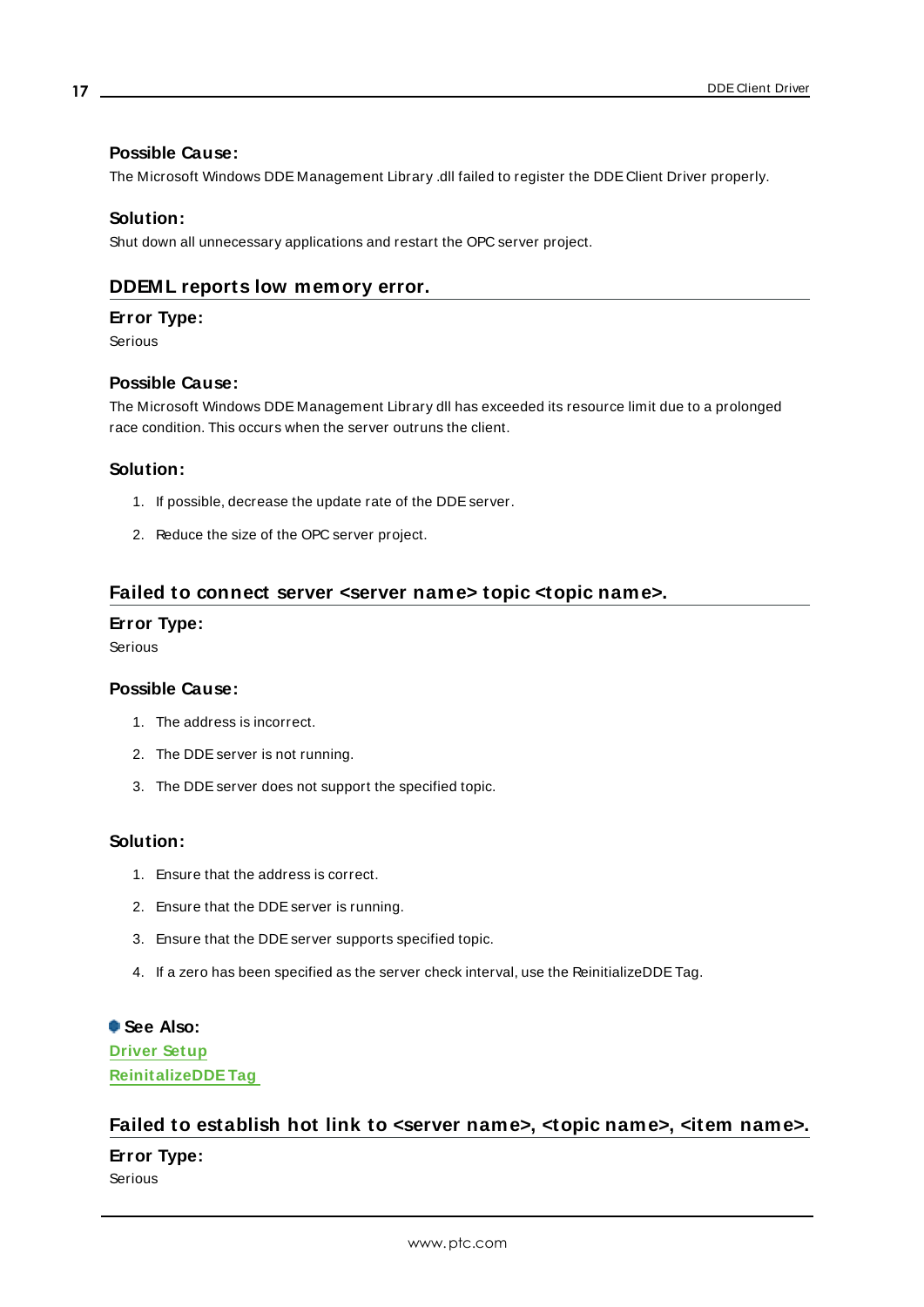#### **Possible Cause:**

- 1. The address is incorrect.
- 2. The DDE server is not running.
- 3. The DDEserver does not support the specified item.

#### **Solution:**

- 1. Ensure that the address is correct.
- 2. Ensure that the DDEserver is running.
- 3. Ensure that the DDEserver supports specified item.
- 4. If a zero has been specified as the server check period, use the ReinitializeDDETag.

# **See Also: [Driver](#page-3-0) Setup [ReinitalizeDDETag](#page-9-0)**

## <span id="page-17-0"></span>**Reinitialization failed.**

#### **Error Type:**

Serious

#### **Possible Cause:**

One or more links could not be made.

#### **Solution:**

<span id="page-17-1"></span>Check to see if the server in question is running and supports the specified topic and item.

#### **Server <server name> topic <topic name> disconnected**

## **Error Type:**

Serious

#### **Possible Cause:**

The specified DDE server has stopped running.

#### **Solution:**

- 1. Restart the DDEserver in question.
- 2. If a zero has been specified for the server check period, use the ReinitializeDDETag.

# **See Also:**

**[Driver](#page-3-0) Setup [ReinitalizeDDETag](#page-9-0)**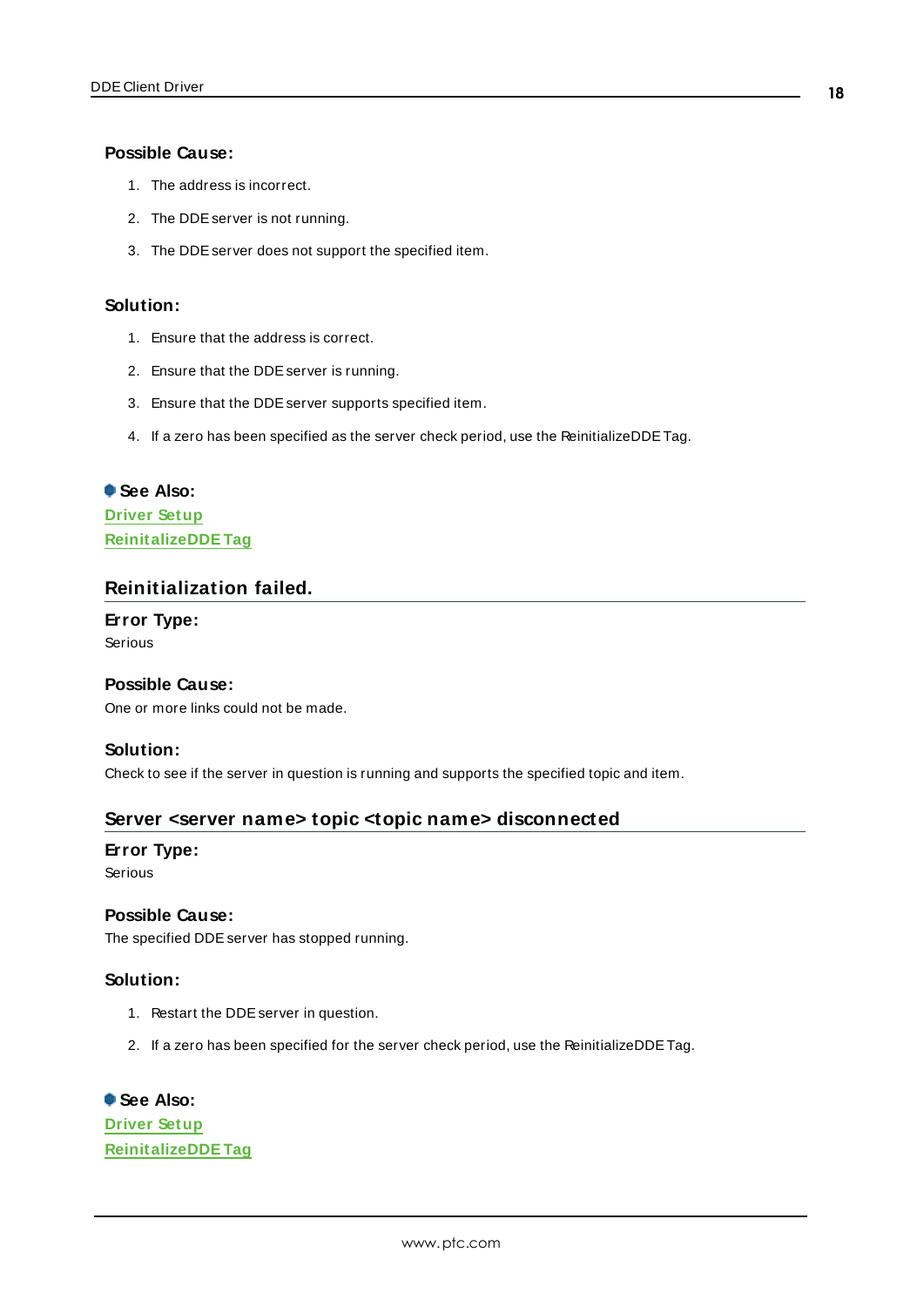# <span id="page-18-0"></span>Index

# **A**

Address <address> is out of range for the specified device or register. [13](#page-12-1) Address Descriptions [12](#page-11-0) Array support is not available for the specified address: <address>. [13](#page-12-2)

# **B**

BCD [11](#page-10-0) Boolean [11](#page-10-1)

# **C**

Channel Assignment [7](#page-6-1)

# **D**

Data Collection [8](#page-7-2) Data Type <type> is not valid for device address <address>. [14](#page-13-0) Data Types Description [11](#page-10-0) DDEdata error on link <server name>, <topic name>, <item name> detected. [16](#page-15-0) DDEML failed to initialize. [16](#page-15-1) DDEML reports low memory error. [17](#page-16-0) Device <device name> is not responding. [15](#page-14-0) Device address <address> contains a syntax error. [14](#page-13-1) Device address <address> is not supported by model <model name>. [14](#page-13-2) Device address <address> is read only. [14](#page-13-3) Do Not Scan, Demand Poll Only [9](#page-8-1) Driver [7](#page-6-2) Driver Setup [4](#page-3-0) DWord [11](#page-10-2)

# **E**

Error Descriptions [13](#page-12-0)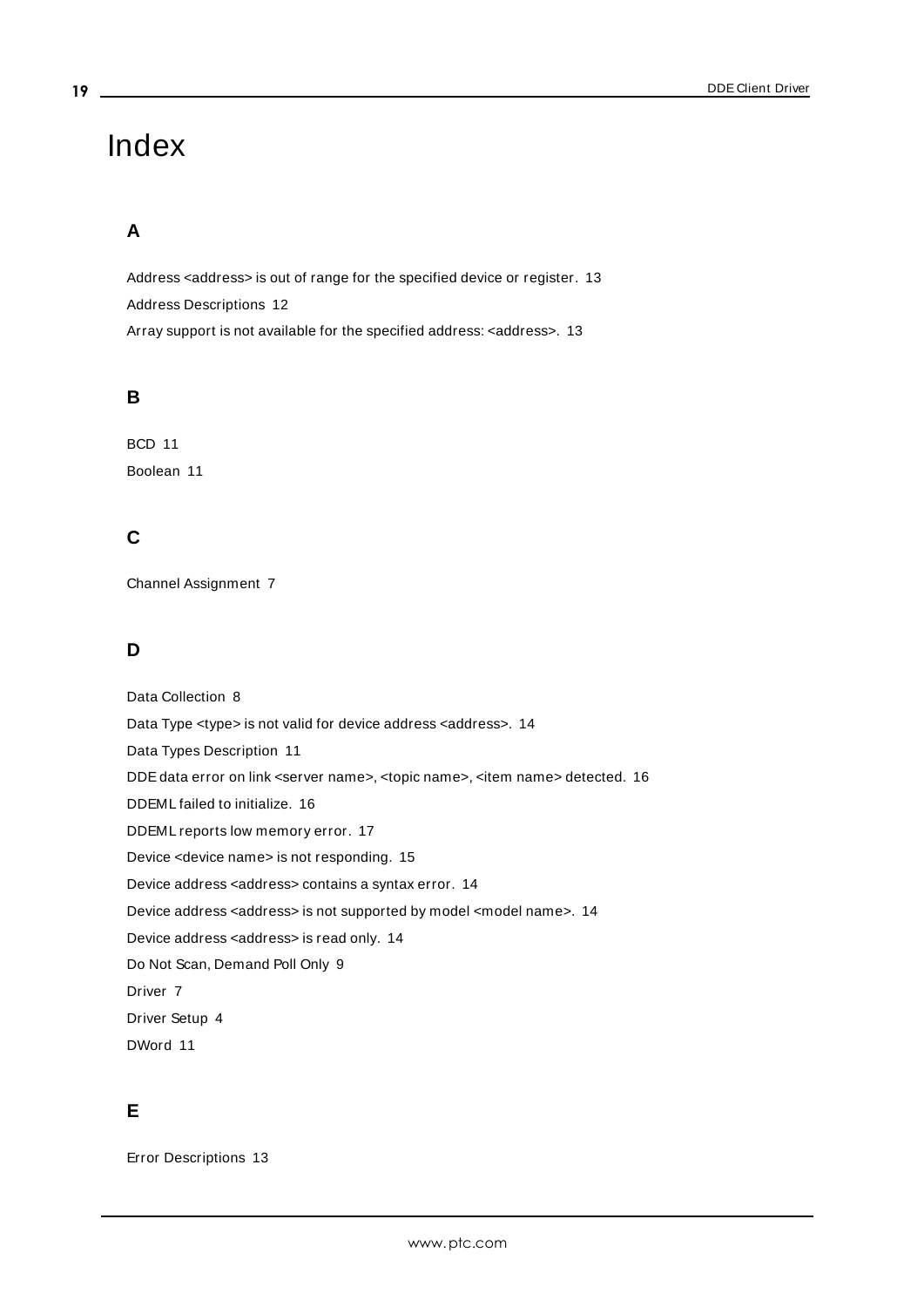# **F**

Failed to connect server <server name> topic <topic name>. [17](#page-16-1) Failed to establish hot link to <server name>, <topic name>, <item name>. [17](#page-16-2) Float [11](#page-10-3)

# **G**

General [7](#page-6-0)

# **I**

ID [7](#page-6-3)

Identification [7](#page-6-0) Initial Updates from Cache [9](#page-8-2)

# **L**

LBCD [11](#page-10-0) Long [11](#page-10-4)

# **M**

Missing address. [14](#page-13-4) Model [7](#page-6-4)

# **N**

Name [7](#page-6-5)

# **O**

Operating Mode [8](#page-7-0) Overview [3](#page-2-1)